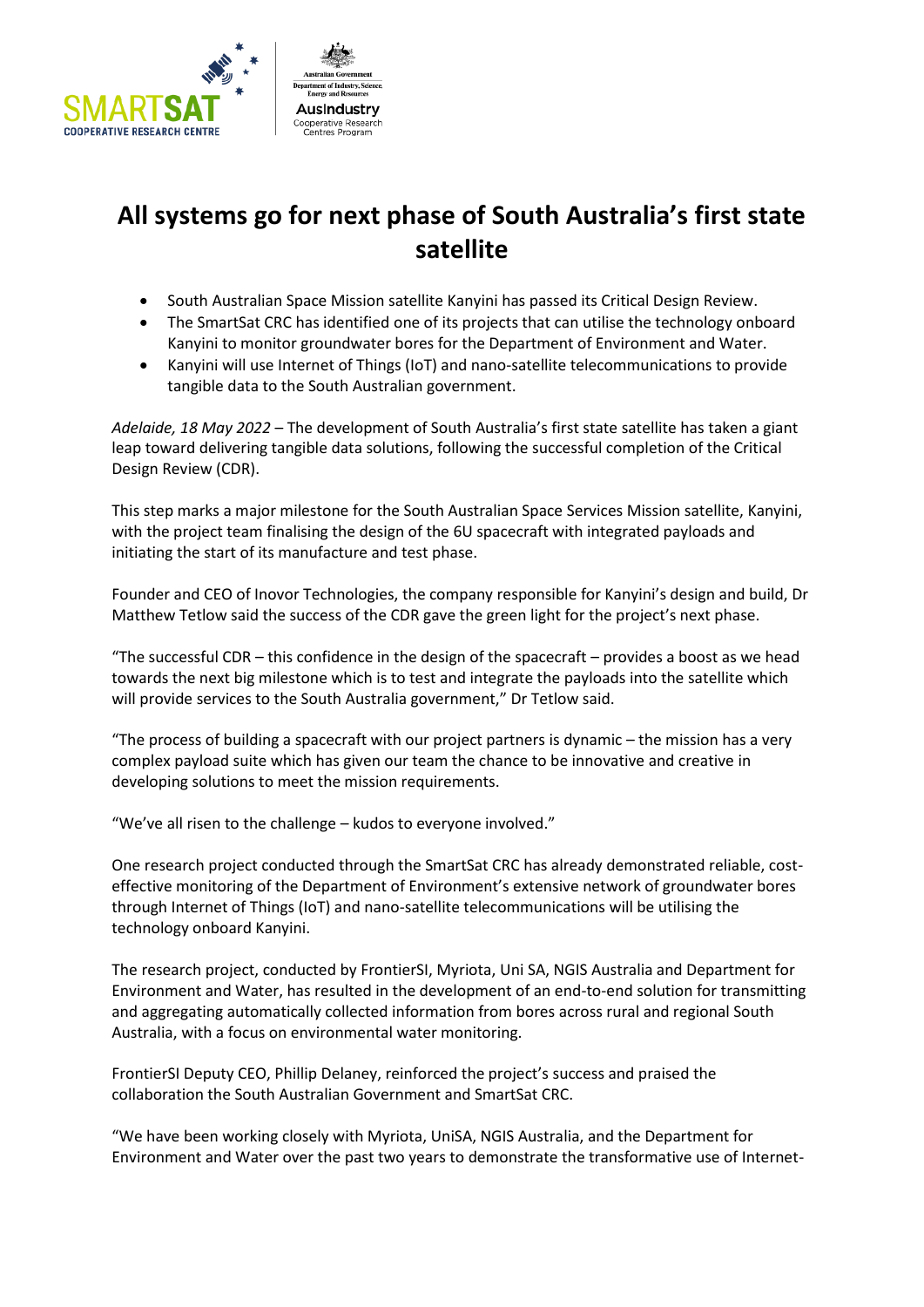

of-Things and nanosatellite communications to improve groundwater bore monitoring and management in the harsh environment of remote Australia," he said.

"This project has created a wealth of information on groundwater, transforming once per year updates on groundwater into data points multiple times per day. This will be critical to underpinning decision making, reactive to events, and understanding the impacts of developments on the whole groundwater network."

"Importantly, as many of these sites are in hard, remote environments, there are substantial safely benefits gained by reducing the number of times these sites need to be visited."

"All of these benefits would not be possible without this transformation space enabled communications technology. Congratulations to the South Australian government, the SIGWater project team, and SmartSat CRC for their collaboration and belief in this innovative body of work."

With much of Australia's groundwater being a main source of drinking water for many regional townships and heavily utilised by agriculture, mining and the energy sectors, this project has the potential to significantly optimise groundwater optimisation, reduce staff field time and increase the availability of groundwater information.

SmartSat CRC Chief Executive Officer Andy Koronios said state's investment in Kanyini is providing researchers with a vehicle to develop real-world technology based on their research to the benefit of a range of stakeholder.

"We are dedicated to developing satellite IoT connectivity technologies that help solve some of the biggest challenges facing Australian industries, and that includes water security for our environment, community and the economy" Prof Koronios said.

"With over a third of the world's biggest groundwater systems already in distress, this project will put Australia in pole position to be a global leader in groundwater management and apply the solution locally and abroad. It is fantastic to know that we can deliver this technology to space aboard a sovereign satellite such as Kanyini."

"The data captured by this satellite will help progress valuable research into satellite technology. We are continuing to look at new projects that will provide services for the South Australian Government."

As IoT lead for the mission, [Myriota](https://myriota.com/) co-founder and Chief Technology Officer, Dr David Haley added that the data collected would have enormous benefits for users here on Earth.

"The success of the Kanyini Critical Design Review marks the beginning of a new phase of the program where the Myriota and Inovor teams will proceed with assembly, integration and testing of the spacecraft and its two payloads," Dr Haley said.

"The Internet of Things payload will add to the Myriota Network, collecting data from devices and sensors on the Earth's surface, working together with hyperspectral imaging collected from the earth observation payload to support a wide array of applications including aiding farmers in